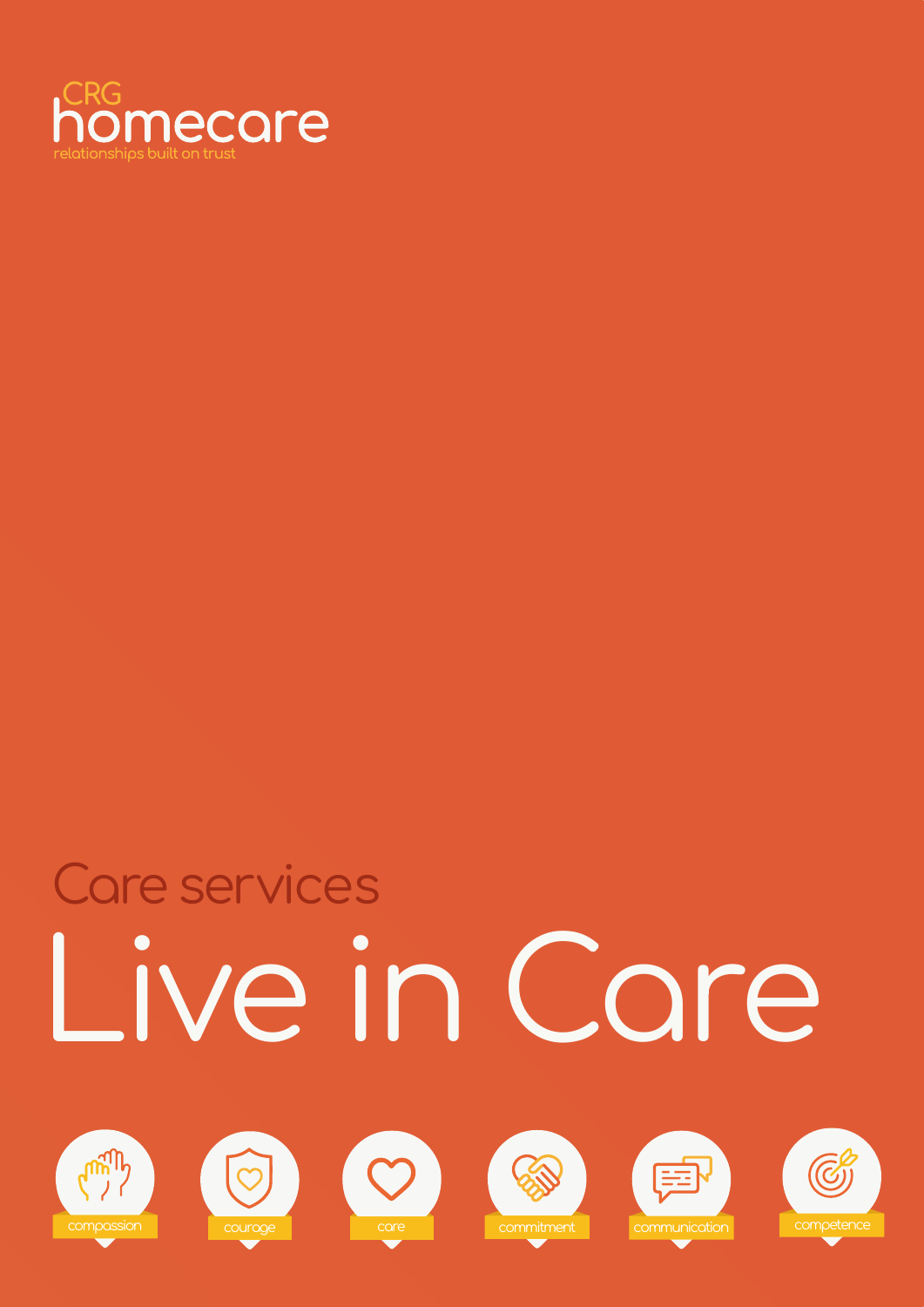# How can CRG Homecare's Care Workers help me?

### Our purpose

Live in care enables you or a loved one to have tailored, one-to-one, round-the-clock support in your own home. Your live-in care worker will live with you in your home to provide you with care, companionship, and support so you can live in the comfort and familiarity of your own home and continue to enjoy the things you love to do.

Live in care is an alternative to residential care, allowing you to be around your family, friends, and pets with the peace of mind that you are in safe hands. Your dedicated care worker will be able to help and support you, so you can spend quality time with your loved ones.

You are in control of your own care; we work with you to create a personalised care plan which focuses on your goals and personal interests.

#### The role of a live-in care worker

Your care worker will live in your home so they can be on hand to, not just to support you with everyday task, but to offer emotional support and companionship. They will be that familiar face who can take you to visit your friends, accompany you on trips and days out.



### Things to consider…

There are things to consider when you are looking into live in care. Your dedicated care worker will require their own bedroom as well as cooking and bathroom facilities.

Your care worker will need a two-hour break per day, you will need to consider how their break will be covered.











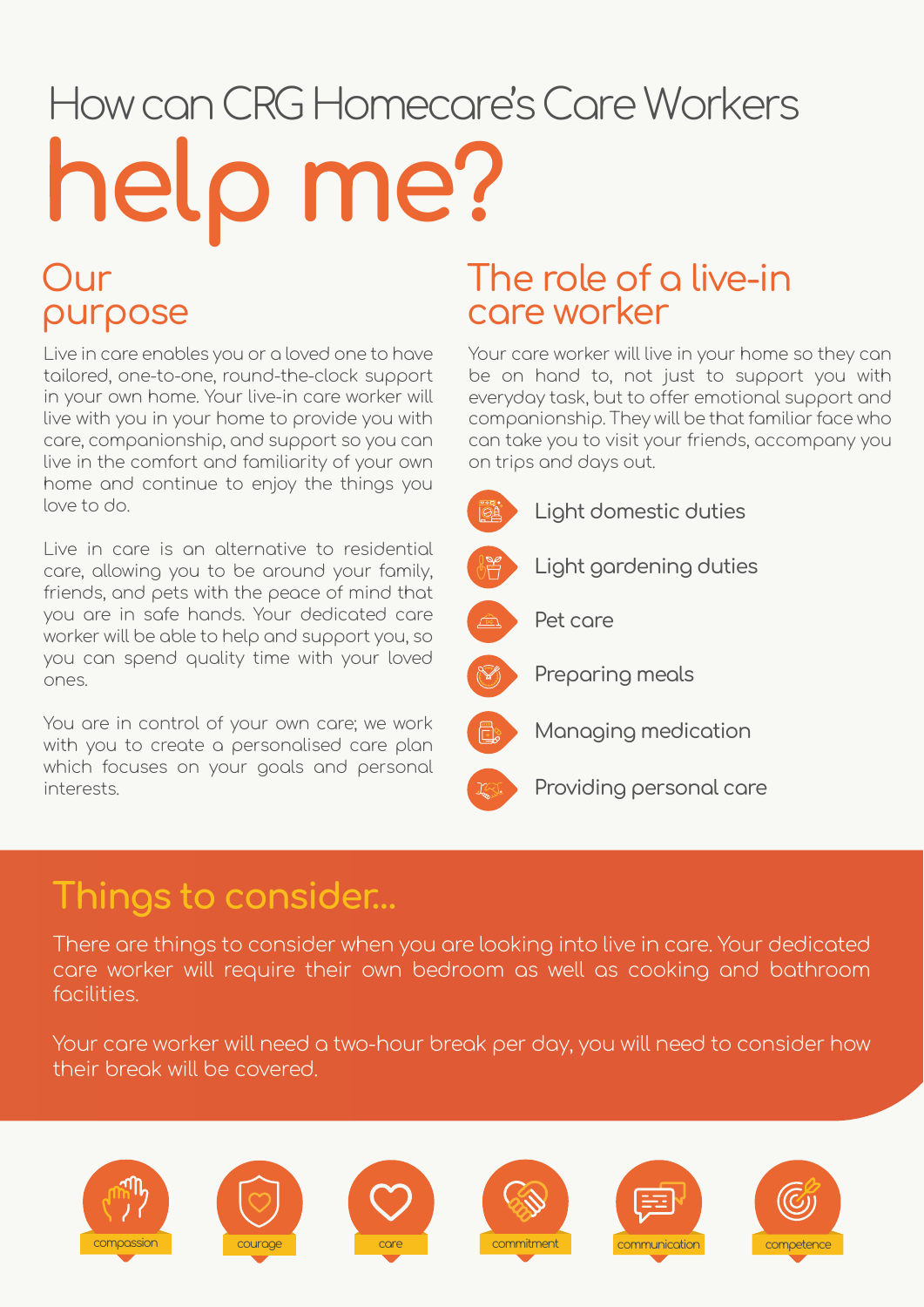# Live in care vs Residential care

Residential care, unlike live in care where you receive support in the comfort of your own home, residential care is long-term support provided in a residential setting such as a care home.

#### Live in care:

- One-to-one care
- Stay in the comfort of your own home
- Personalised Care
- Choice
- Privacy
- Continue to do the things you love
- In control of what you want to do
- Leave your house to loved ones

#### Residential care:

- One care assistant to multiple customers
- Leave behind family and possessions
- Standardised care
- Set meals & bedtimes
- Shared living
- Limited outings
- Strict routines
- Sell your home to fund care

# Who needs live in care?

#### Live-in Care could be just what you need, if:

- You need 24-hours support around the house
- You have Dementia, Alzheimer's, Parkinson's disease, or long-term neurological condition
- You have an acquired brain injury
- You have any other complex health requirement, but still want to maintain your independence in your own home

# How is my live-in care assistant selected?

During our robust recruitment process, we ensure that we select the right Care Assistant for you. We look at your needs and personality and match these to the skills and character of our Live-In Care Assistant.

As part of the process, a rigorous interview and assessment are completed plus a full Disclosure and Barring Service check is undertaken on all our Care Assistants.